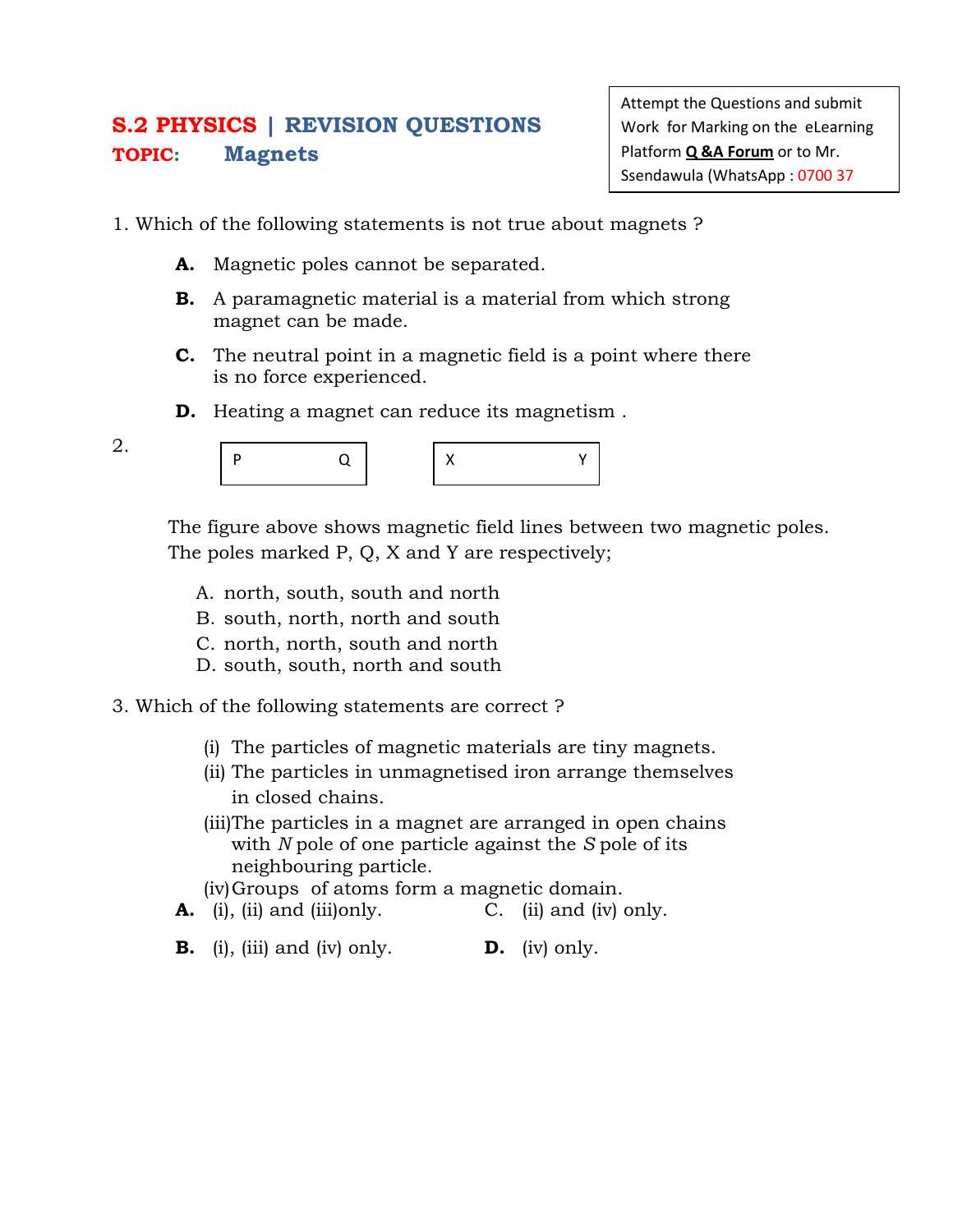4. Which of the following shows a piece of material in a magnetized condition?



- 5. A magnetic material can be magnetized by
	- (i) stroking with a permanent magnet.
	- (ii) using a direct current.
	- (iii) by induction.
	- **A.** (i) only. **C.** (ii) and (iii) only.
	- **B.** (i) and (ii) only. **D.** (i), (ii) and (iii).
- 6. Which of the following statements are true about magnets?
	- **1.** Magnets always have opposite polarities
- **3.** Repulsion is the only sure test a magnet. **3.** Repulsion is the only sure<br>a magnet.<br>**4.** Magnets attract all metals.
- **2.** A magnet can be used as a **compass**
- 

- **A.** 1, 2, 3 are correct
- **B.** *1, 3 only are correct*
- **C.** *2 only are correct*
- **D.** *4 only are correct.*

7. Figure 2 shows the superposition of the earth's magnetic field due to a magnet. **A. B. C. D.**<br> **D.**<br> **D.**<br> **D.**<br> **D.**<br> **C.** (ii) using a direct current.<br>
(iii) using a direct current.<br>
(iii) by induction.<br> **B.** (i) and (ii) only.<br> **D.** (i), (ii) and (iii) only.<br> **D.** (i), (ii) and (iii).<br>
(iii)



Identify points marked 1, 2, 3 and 4.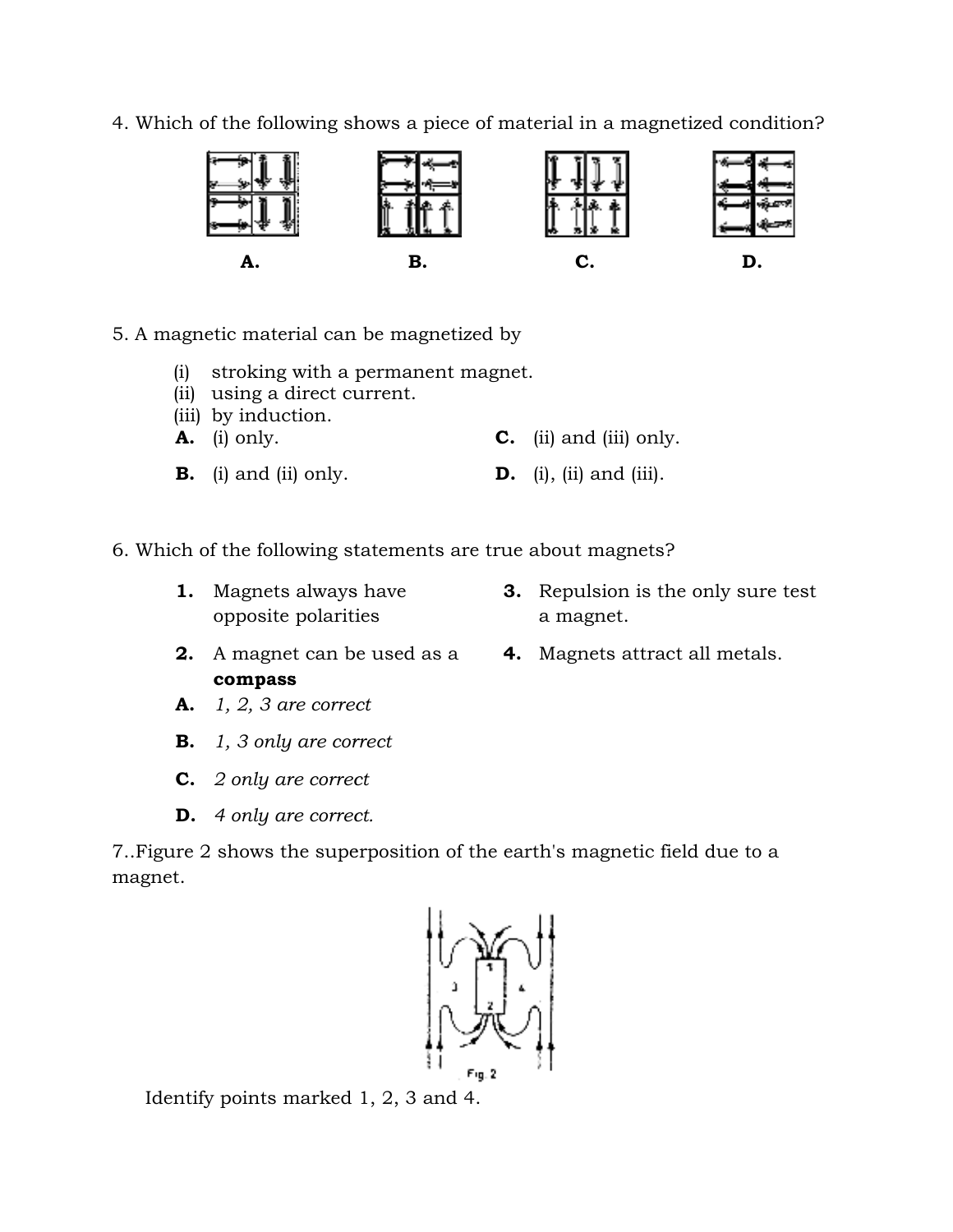|           |               | 2                |               |               |
|-----------|---------------|------------------|---------------|---------------|
| A.        | South pole    | North pole       | Neutral point | Neutral point |
| <b>B.</b> | North pole    | South pole       | Neutral point | Neutral point |
| C.        | Neutral point | Neutral<br>point | North pole    | South pole    |
| D.        | Neutral point | Neutral<br>point | South pole    | North pole    |

8. Permanent magnets are made from

- A. diamagnetic materials C. paramagnetic materials.
- B. ferromagnetic materials D. dielectric materials.

9. Which of the following statements is/are true a**bout** molecular theory of magnetism?

- **1.** Breaking a magnet into two results to the formation of twomagnets.
- **2.** Heating and rough treatment destroys magnetism.
- **3.** The poles of a magnet are of equal strength.
- **4.** The lines of force travel from a north pole towards a south pole.
- A. 1, 2, 3 only are correct. **C** 2, 4 only are correct.
- B. 1, 3 only are correct. **D** 4 only is correct.

10. Which of the following is not a vector quantity

- A. Magnetic flux
- B. Momentum
- C. Pressure
- D. Weight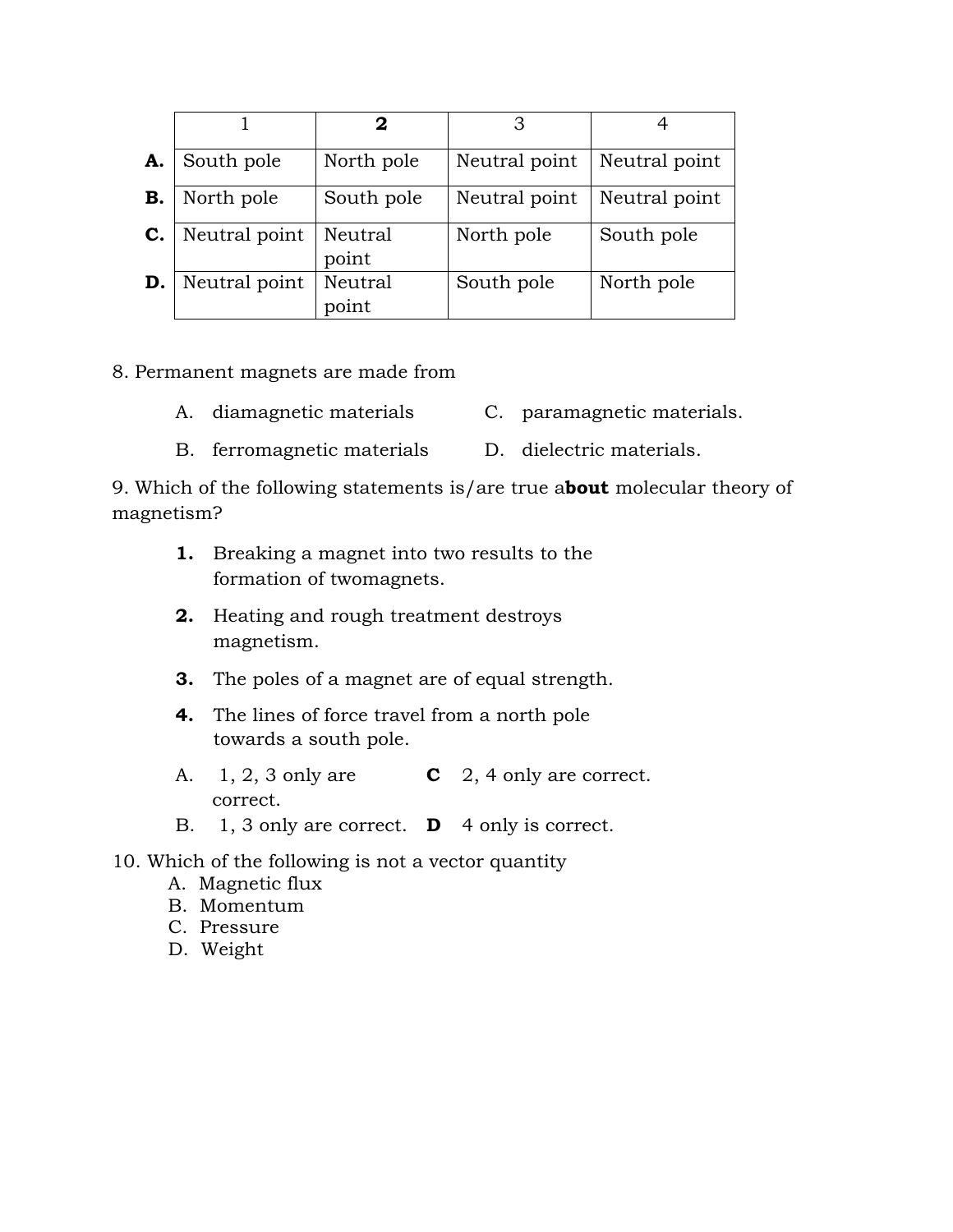11. The diagrams show different arrangements of two strong magnets. Which pair of magnets V will pull each other.



- 12. Which of the following statements is correct about soft ferromagnetic materials
	- (i) they don't lose their magnetism easily
	- (ii) they are easily and strongly magnetized
	- (iii) they are used to make permanent magnets

A. (i) and (ii) only B. (ii) and (iii) only

C. (ii) only D. (iii) only

- 13. To test whether a piece of metal is a magnet or not, one would see if it
	- A. attracts steel and iron fillings.
	- B. attracts a magnet.
	- C. repels a known magnet.
	- D. repels a metal bar.

14. The earth behaves as if it contains a short but a powerful bar magnet with;

- A. it's north pole in the southern hemisphere.
- B. it's north pole in the northern hemisphere.
- C. it's north pole in east west direction.
- D. no poles.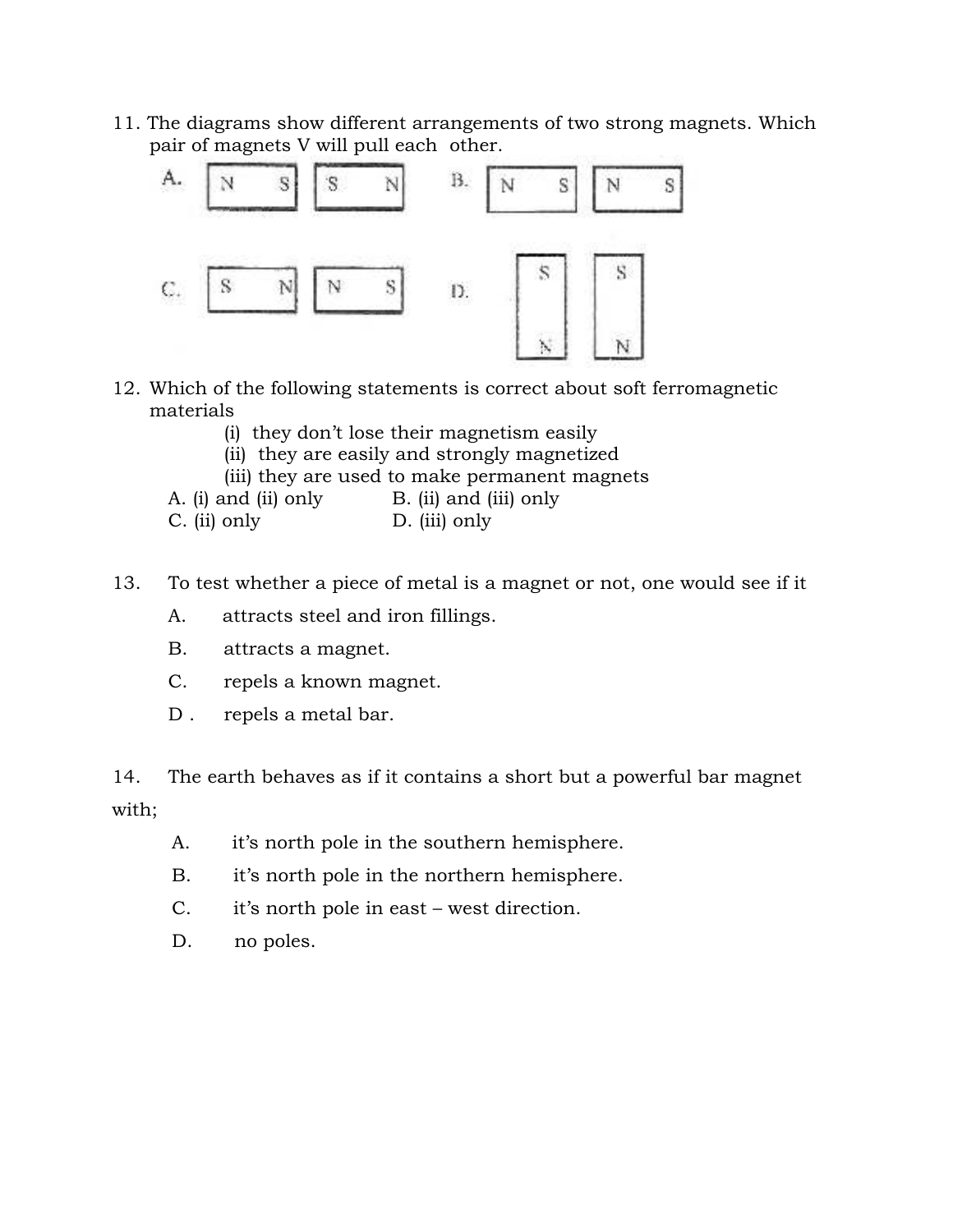- 15. Which one of the following diagrams represents the magnetic field pattern when two smill says are placed close together? A. B.
	-

C. D.

16. Which one of the following substances would be strongly attracted by a magnet?

| A. | Aluminium | Magnesium |
|----|-----------|-----------|
| C. | Copper    | Nickel    |

- 17. Which of the following is not a property of magnetic field lines?
	- A. They start from North Pole to South Pole.
	- B. They don't cross each other.
	- C. They start from South Pole to North Pole.
	- D. They attract each other if they are of opposite poles.
- 18. Soft magnetic materials are materials which;
	- A. Can be magnified easily.
	- B. Can retain their magnetism for a long time
	- C. Can break easily
	- D. Cannot be attracted by a magnet.

## **ESSAY**

- 1. Define the terms*;*
	- *(i) magnetic saturation*
	- *(ii) magnetic field*
	- *(iii) neutral point*